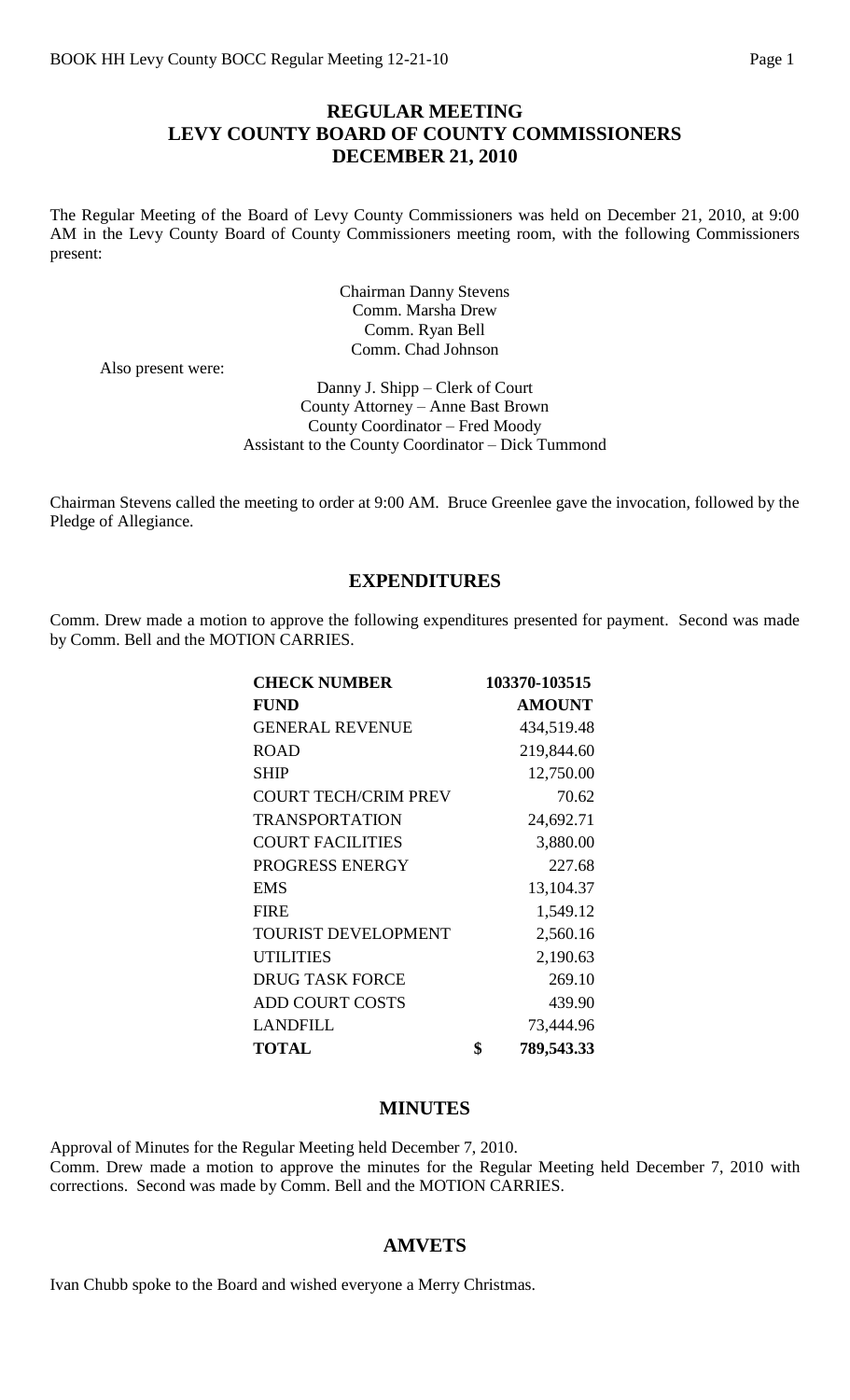# **PUBLIC HEARING**

Bruce Greenlee

A. Resolution 2010-70 approving the petition to vacate, abandon, and close a portion of road right-ofway located in Gleason's Trailer Village as requested by petitioners, Jack and Elizabeth Foley.

Mr. Greenlee requested Board approval of Resolution 2010-70, a petition to vacate, abandon, and close a portion of road right-of-way located in Gleason's Trailer Village as requested by petitioners, Jack and Elizabeth Foley.

Comm. Stevens asked if there was anyone wishing to speak for or against the petition. There were none. Comm. Johnson made a motion to approve Resolution 2010-70 as presented. Second was made by Comm. Drew and the MOTION CARRIES.

## **ROAD DEPARTMENT**

Bruce Greenlee, Administrative Superintendent

A. Request from Otter Creek to assist with road maintenance and issues with speeders.

Mr. Greenlee requested Board approval to strategically place speed bumps or rumble strips as requested by the Town of Otter Creek throughout the town to slow traffic. He stated a letter requesting assistance from the Board in dealing with traffic speeding through their Town had been received by his office.

After discussion, Comm. Bell made a motion to place rumble strips or a table-top speed deterrent in pursuant to approval by the City Council in Otter Creek and to also bring this situation to the Sheriff's attention. Second was made by Comm. Johnson and the MOTION CARRIES.

B. Supplemental Agreement No. 1 for LCR 207 Small County Outreach Program.

Mr. Greenlee requested Board approval of Supplemental Agreement No. 1 for LCR 207, Small County Outreach Program.

Comm. Drew made a motion to approve Supplemental Agreement No. 1 for LCR 207, Small County Outreach Program as requested. Second was made by Comm. Bell and the MOTION CARRIES.

# **ZONING**

Rob Corbitt

A. SEP 3-10, Special Event "Return to Rosewood."

Atty. Brown swore in members of the audience and Commissioners wishing to speak for or against the Special Event.

<sup>1</sup>Comm. Bell, <sup>2</sup>Comm. Drew, and <sup>3</sup>Comm. Stevens stated they had ex-parte communication with regard to the Special Event.

Mr. Corbitt presented and requested Board approval of SEP 3-10, Special Event "Return to Rosewood."

Mr. Corbitt stated the event is scheduled for January 2, 2011, from 8:00 A.M. to 5:00 P.M. and the application is marked "not open to the public." Since the last meeting when Mr. Dunn was asked to provide a more detailed site plan, his office did receive a document on the  $13<sup>th</sup>$  and another on the  $14<sup>th</sup>$  indicating the number of attendees had been reduced to fewer than 75 to accommodate the parking limitations. A neighboring property owner has agreed to accommodate additional parking up to 25-30 vehicles, if needed and these people could be transported to the site by van. Mr. Corbitt stated his office had received correspondence on the  $20<sup>th</sup>$  indicating additional land clearing was being done to also accommodate parking. After questions by Comm. Bell, Mr. Dunn stated there would be four people to handle parking and entrance onto the site would be permitted only if the individuals name is on the guest list. Mr. Dunn also indicated to the Board and the expected number of vehicles would be 43 and presented the Board with photographs from a laptop of the property recently cleared. Comm. Bell stated he had concerns with public safety for the event and for the Board's responsibility to the neighbors. These concerns were also shared by Comm. Johnson.

Comm. Johnson asked what would happen if the Board denied Mr. Dunn's request and he continued with the event? Atty. Brown addressed the question and stated Mr. Dunn may be subject to a citation.

 $\overline{a}$ 

<sup>1</sup> Ex-parte communication Comm. Bell

<sup>&</sup>lt;sup>2</sup> Ex-parte communication Comm. Drew

<sup>&</sup>lt;sup>3</sup> Ex-parte communication Comm. Stevens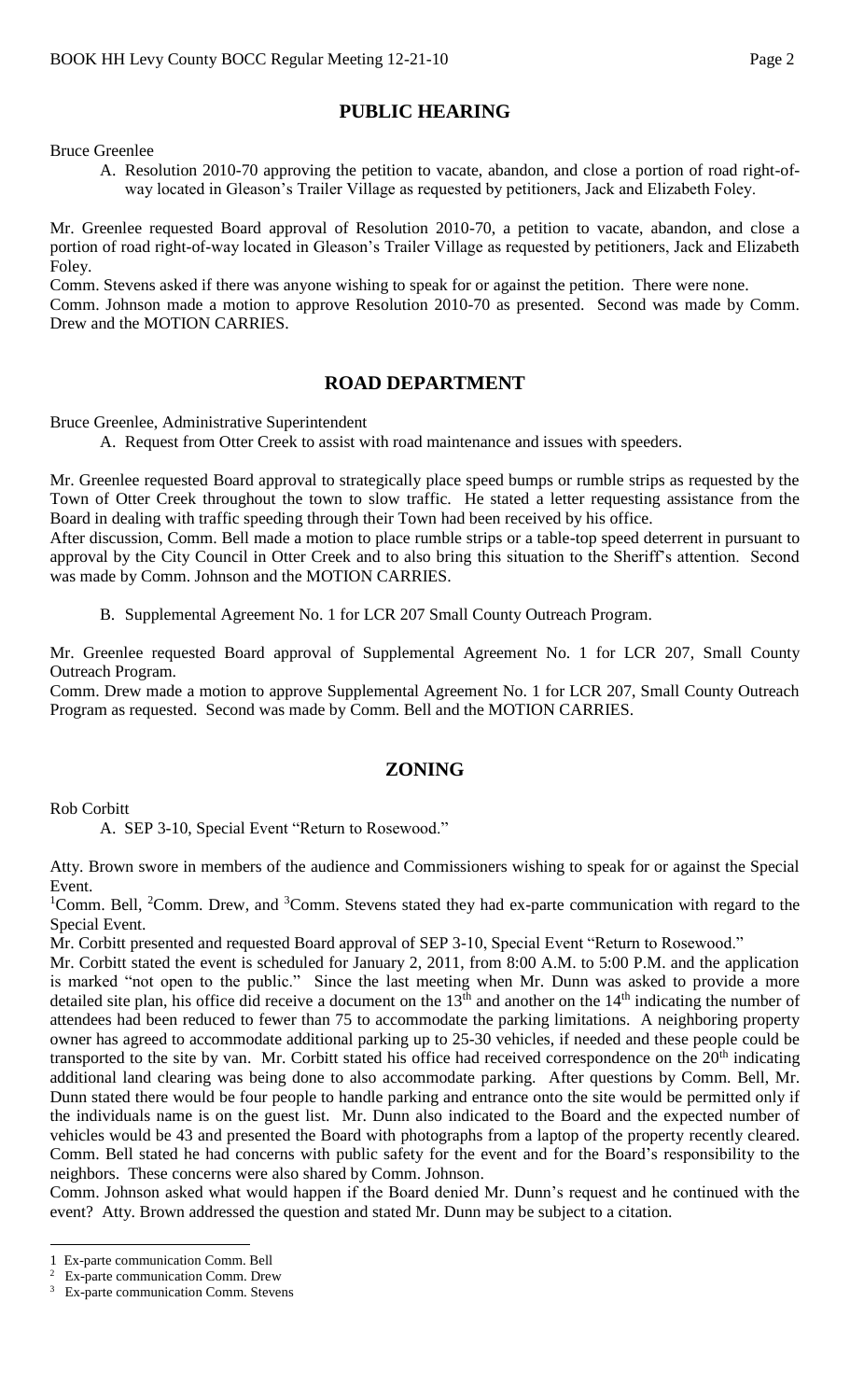Comm. Stevens stated he had concerns of the hours of the event and of the number of people originally invited compared to the number Mr. Dunn stated were expected to attend. Mr. Dunn responded they had stopped taking invitations as of yesterday. Comm. Stevens stated he was concerned with more people showing up than expected. He also had concerns with requests made by the Commissioners at the previous meeting not being met.

Comm. Drew stated she had no problem with Mr. Dunn's request for the Special Event and made a motion to approve SEP 3-10, Special Event "Return to Rosewood" as presented.

The motion dies for lack of a second.

Comm. Johnson made a motion to deny SEP 3-10, Special Event "Return to Rosewood." Second was made by Comm. Bell and the MOTION CARRIES. Comm. Drew votes NO.

## **CLERK OF COURT**

Danny J. Shipp

A. Clarification of Satisfactions of Judgment approved December 7, 2010.

Mr. Shipp explained the Tax Deed Sale process with regard to Satisfactions of Judgment approved December 7, 2010. Mr. Shipp stated he had been contacted by the purchaser of a Tax Deed which had a Civil Judgment attached and had researched but found nothing statutory the Clerk could do to negotiate the amount on a Civil Judgment.

Atty. Brown stated she had not been made fully aware of the situation when contacted about negotiating the amount involving the Tax Deed in question. After discussion, the Commissioners agreed in the future a purchaser could petition liens through the Board, but they would need to do this in person.

B. Resolution 2010-72, Amending and Adopting Government / Municipal / Public Funds Authorizing Resolutions for Deposit Accounts with Perkins State Bank and Drummond Bank.

Mr. Shipp requested Board approval of Resolution 2010-72, Amending and Adopting Government / Municipal / Public Funds Authorizing Resolutions for Deposit Accounts with Perkins State Bank and Drummond Bank. Comm. Drew made a motion to approve Resolution 2010-72 as presented. Second was made by Comm. Bell and the MOTION CARRIES.

### **DARRYL DIAMOND**

A. Discussion of growth issues on Hwy. 19 from the Inglis Town line North Lebanon Station.

Mr. Diamond addressed the Board and stated he felt there was a lack of transparency on the part of everyone in connection with the Inglis MSD a few years back. He suggested the Board send a letter to the South Levy County residents alerting them of the potential upcoming commercial growth and provided a copy of a draft he had written.

The Commissioners agreed to take Mr. Diamonds suggestions and letter under advisement, but were not in favor of sending a letter at this time.

#### **DANNY STEVENS, CHAIRMAN**

A. Introduction of Gwen Pra, District 2 Coordinator from the Florida Department of Transportation.

- TABLED -

### **LEVY COUNTY VISITORS BUREAU**

Carol McQueen

A. Recommendation from the Levy County Tourist Development Council for approval of \$11,200 Additional Marketing Plan for 2010-2011.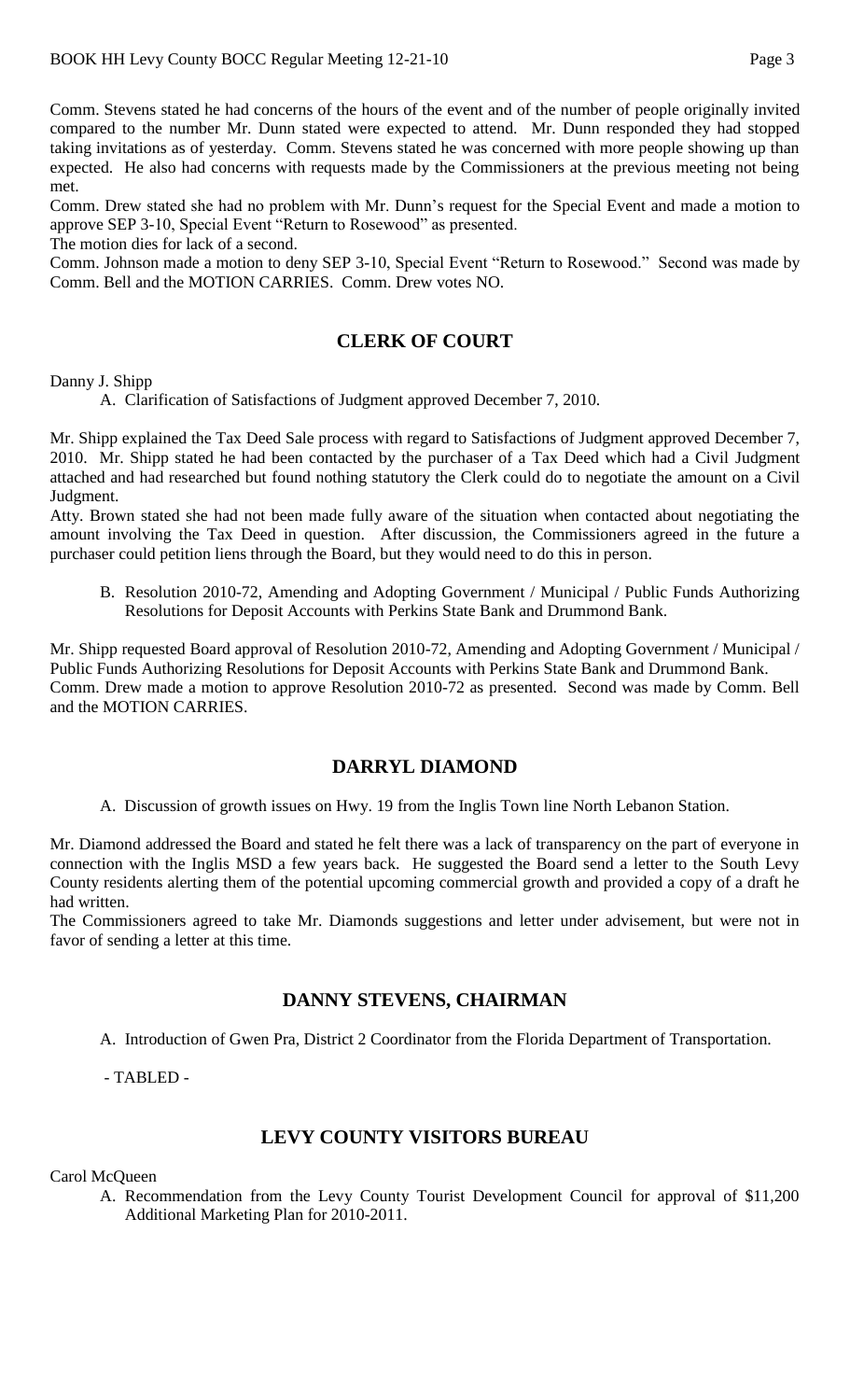Mrs. McQueen made a recommendation from the Levy County Tourist Development Council to increase their Marketing budget by \$11,200. She stated the budget had been cut back around the time of the oil spill and would now like to increase it.

Comm. Drew made a motion to approve the increase in the amount of \$11,200 in the Additional Marketing budget as recommended. Second was made by Comm. Johnson and the MOTION CARRIES.

### **LEVY COUNTY SHERIFF'S OFFICE**

Lt. Scott Finnen, Levy County Sheriff's Office

A. Proposed jobs program with Citrus, Levy, Marion Workforce.

Lt. Finnen gave information to Board regarding a jobs program with the CLM Workforce Connection. He explained in January the Sheriff's Department will be losing two employees and would like to take advantage of this program as it offers on the job training. The CLM Workforce Connection OJT program provides occupational training, and employer is reimbursed 75% of the employees' hourly salary up to four months.

Another issue the Sheriff's Department is facing is the aging software system at the Jail and at the Sheriff's Office. Lt. Finnen stated they would like to partner with a company out of Ocala called Beacon Software, which is a startup company.

Lt. Finnen stated he is asking the Board to allow the Sheriff's Department to use CLM Workforce to hire two new employees and earmark the savings to fund the Beacon Software project, as these funds will come directly to the Board, not to the Sheriff's Department.

The Commissioners agreed by consensus to support the CLM Workforce agreement, but requested additional information on the Beacon Software project before taking action.

# **PUBLIC COMMENT**

Lizzie Jenkins spoke to the Board and invited them to a reception for Lt. Governor Jennifer Carroll at Florida A&M University in Tallahassee on Sunday, January 2, 2011 at 7:00P.M. The cost to attend is \$50 per person. Mrs. Jenkins then requested letters of support from the Commissioners to do the documentary on Rosewood by January 31, 2011.

Carol McQueen announced there would be a Levy Co Economic Summit in January 20, 2011 from 5:00 P.M. to 8:00 P.M. at Bronson High School.

# **DEPARTMENT REPORTS**

# **COUNTY COORDINATOR**

Fred Moody, County Coordinator

A. Proposed Board of County Commission Orientation / Organization Round Table Discussion on January 4, 2010.

Mr. Moody asked if the Board members would schedule a BOCC Orientation/Organization Round Table Discussion on January 4, 2010 at 1:00 P.M. or 1:30 P.M.

The Commissioners agreed to place this item on the agenda for January 4, 2011 at 1:00 P.M.

### **LIBRARY**

Lisa Brasher, Director

A. Request approval to appoint Virginia Meisenheimer and David Kendall to the Putnam Alachua Levy Library Cooperative Board one for a period of 2 years and one for a period of 3 years.

Ms. Brasher requested Board approval to appoint Virginia Meisenheimer for a period of 2 years and David Kendall for a period of 3 years to the Putnam, Alachua, Levy Library Cooperative Board. Comm. Drew made a motion to approve the appointments as presented. Second was made by Comm. Bell and the MOTION CARRIES.